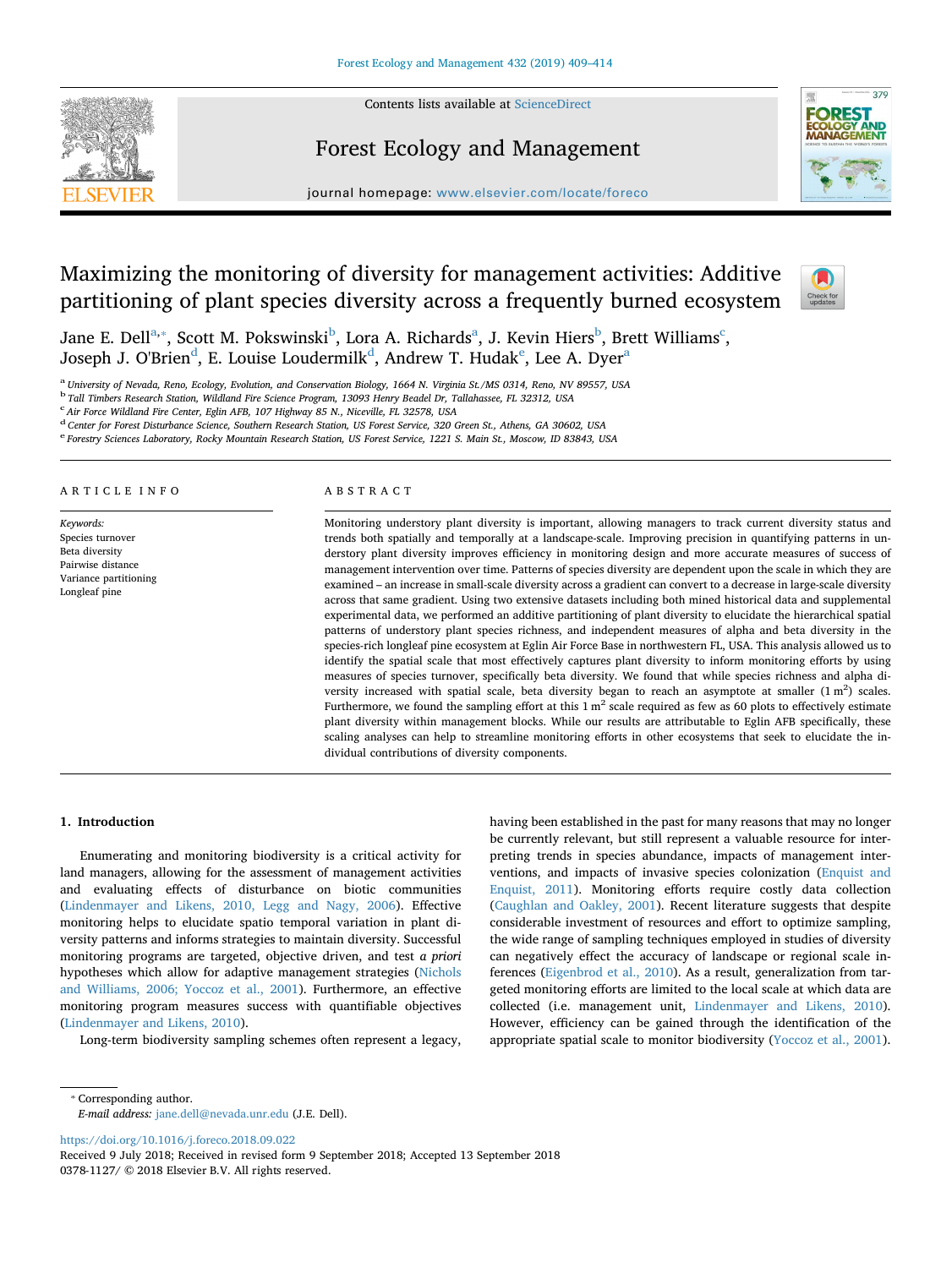One of the most general patterns in nature is the species-area relationship (Lomolino, 2000, MacArthur and Wilson, 1967). As greater spatial areas are sampled, species richness accumulates as a wider range of environmental conditions and associated species are encountered (Sandel, 2015). While this pattern may be repeatable across systems it does not always provide an accurate measure for those interested in managing biodiversity. For instance, richness alone does not provide information regarding community composition at varying spatial scales nor allow for monitoring how community dynamics change in response to management activities. More nuanced studies on the scale-dependence and distribution of species diversity (richness, evenness, and abundance) have contributed significantly to understanding patterns of biodiversity and community structure (Condit et al., 2002; Crawley and Harral, 2001). If patterns detected at larger scales are the result of complex processes occurring at smaller scales, then it is necessary to examine how patterns at variable scales relate to one another (Tello et al., 2015; Levin, 1992).

Whittaker (1972, 1960) partitioned diversity, defining alpha (α) diversity as the local diversity within a single sampling unit, beta (β) diversity as the variation in species composition and abundance (turnover) between sampling units in a geographic area, and gamma  $(y)$ diversity as a measure of regional diversity. Building upon these definitions, Lande (1996) demonstrated analytically that γ-diversity could be partitioned into additive components with total diversity as the sum of average α-diversity and β-diversity ( $\gamma = \alpha + \beta$ ). Therefore, the relative contributions of α-diversity and β-diversity to γ-diversity can be calculated and used to describe changes in diversity across spatial scales (Tello et al., 2015; Tuomisto, 2010; Gering et al., 2003).

Under this framework, an informative metric of diversity for managers interested in the effect of management intervention on plant communities is species turnover or beta diversity. β-diversity reflects the variation of species assemblages in response to management actions, thereby providing greater insight into drivers of community composition across spatial, temporal, or environmental gradients. βdiversity is a key concept for understanding the functioning of ecosystems, patterns in community assembly, and informing ecosystem management (Barwell et al., 2015; Chao et al., 2012; Jost, 2007; Legendre et al., 2005). For example, reduction in β-diversity represents a homogenization in community composition which may reduce ecosystem function by affecting productivity, resilience to disturbance, and vulnerability to biological invasion (Balata et al., 2007). The utility of β-diversity as a measure that can be compared between sites with differing levels of α-diversity requires that the two components be independent (Jost, 2007). In doing so, partitioning diversity into spatially explicit components identifies the most important scale for targeting management efforts. For instance, identifying the spatial scale at which β-diversity is maximized provides a more accurate estimate of biodiversity, allowing monitoring programs to implement a standardized plot size for sampling biodiversity.

Our goal was to examine the impact of sampling area on plant diversity estimates and investigate the influence of sampling intensity to help guide efforts to effectively capture and monitor biodiversity in longleaf pine (*Pinus palustris* Mill.) stands. Longleaf pine ecosystems are ideal for management related studies of plant species diversity as they are characterized by high levels of floristic diversity at fine scales, including numerous rare and endemic species that are maintained in managed landscapes through the use of prescribed fire (Palmquist et al., 2015; Walker, 1993; Hardin and White, 1989; Walker and Peet, 1984). We estimated diversity components in plot areas sampled hierarchically in space (i.e., area), which act as a surrogate for inventorying larger and larger plots, to test hypotheses about optimal scales and metrics for measuring biodiversity in longleaf pine systems. We proposed that spatial scale would have differential impact on alpha and beta diversity components due to spatial aggregation of understory plant species. Specifically, we were interested in finding the spatial scale where βdiversity was maximized over the fixed extent of Eglin Air Force Base

(AFB; Sandel, 2015); i.e., – what is the best sampling scale to assess management effects on biodiversity?

# **2. Methods**

# *2.1. Study site*

All data were collected at Eglin AFB located in the Gulf Coastal Plain of the Florida panhandle, USA. Eglin AFB is over 180,000 ha in size, includes over 3500 ha of the estimated 5100 ha of old-growth longleaf pine remaining in the region, and is actively managed by frequent prescribed fire (Mitchell et al., 2009, Hiers et al., 2007; Varner et al., 2005; Varner and Kush, 2004). The climate is typified by hot, humid summers with frequent thunderstorms and lightning strikes, mild winters (Provencher et al., 2001), mean annual temperature of 18.6 °C, and 169.2 cm of annual precipitation during the period of data collection (Vose et al., 2014). The area has relatively little topography (0–100 m ASL) and is dominated by well-drained Lakeland series soils (Overing and Watts, 1989). Past land uses at Eglin included timber extraction and naval stor however the deep, coarse-textured entisols precluded extensive tilling or agricultural land use (B. Williams, personal communication).

Xeric sandhills and mesic flatwoods are the dominant vegetative communities found at Eglin AFB. Longleaf pine is a foundation species and is typically monodominant in the overstory with a relatively open canopy throughout the site. Sandhill ground cover vegetation contains many plant species and is dominated by several grasses, such as wiregrass (*Aristida stricta* Michx.), little bluestem (*Schizachyrium scoparium* Michx.), broomsedge (*Andropogon virginicus* L.), as well as dwarf huckleberry (*Gaylussacia dumosa* (J. Kenn) Torr. and A. Gray), evergreen blueberry (*Vaccinium darrowii* Camp), and saw palmetto (*Serenoa repens*). Ground cover vegetation in flatwood communities are dominated grasses such as wiregrass, toothache grass (*Ctenium aromaticum* Walter) and shrubs such as dwarf live oak (*Quercus minima* (Sarg.) Small), saw palmetto, and gallberry (*Ilex glabra* (L.) A. Gray).

# *2.2. Data collection*

To quantify the patterns of diversity found in understory plant communities of longleaf pine ecosystems, we collected species area data and supplemented it with Eglin AFB vegetation monitoring data. Datasets included species richness and abundance measures from hierarchically nested plots ( $> 1-78 \text{ m}^2$ ), and 201 monitoring plots representing over a decade of sampling at hierarchical scales  $(1-100 \text{ m}^2)$ Hiers et al., 2007). Data were collected by Eglin AFB natural resource technicians, and professional botanists. Due to differences in data collection and study design as described below, datasets were analyzed separately. Additionally, fire history records were available for the majority of plots extending over the entire sampling time period.

# *2.3. Datasets*

# *2.3.1. Eglin AFB vegetation monitoring dataset*

The Eglin AFB Natural Resources Branch monitoring program began collecting fuel and vegetation data for 201, one-hectare plots randomly located across the base in 2001. Plots were stratified within sandhill, flatwood, and plantation plant communities managed as reference stands or for restoration, or as plantations. All plots in the program were sampled one year following management activities (fire, herbicide treatments, and timber harvest) to determine the effects on plant communities. With the regular application of fire occurring every 15–24 months, plots were revisited and resampled on 2–5 occasions between the years 2001–2012. Each plot visit included the measurement of understory species richness in four, 10-m x10-m subplots nested within each monitoring plot based on the North Carolina Vegetation Survey dimensions (Peet et al., 1998). Within each subplot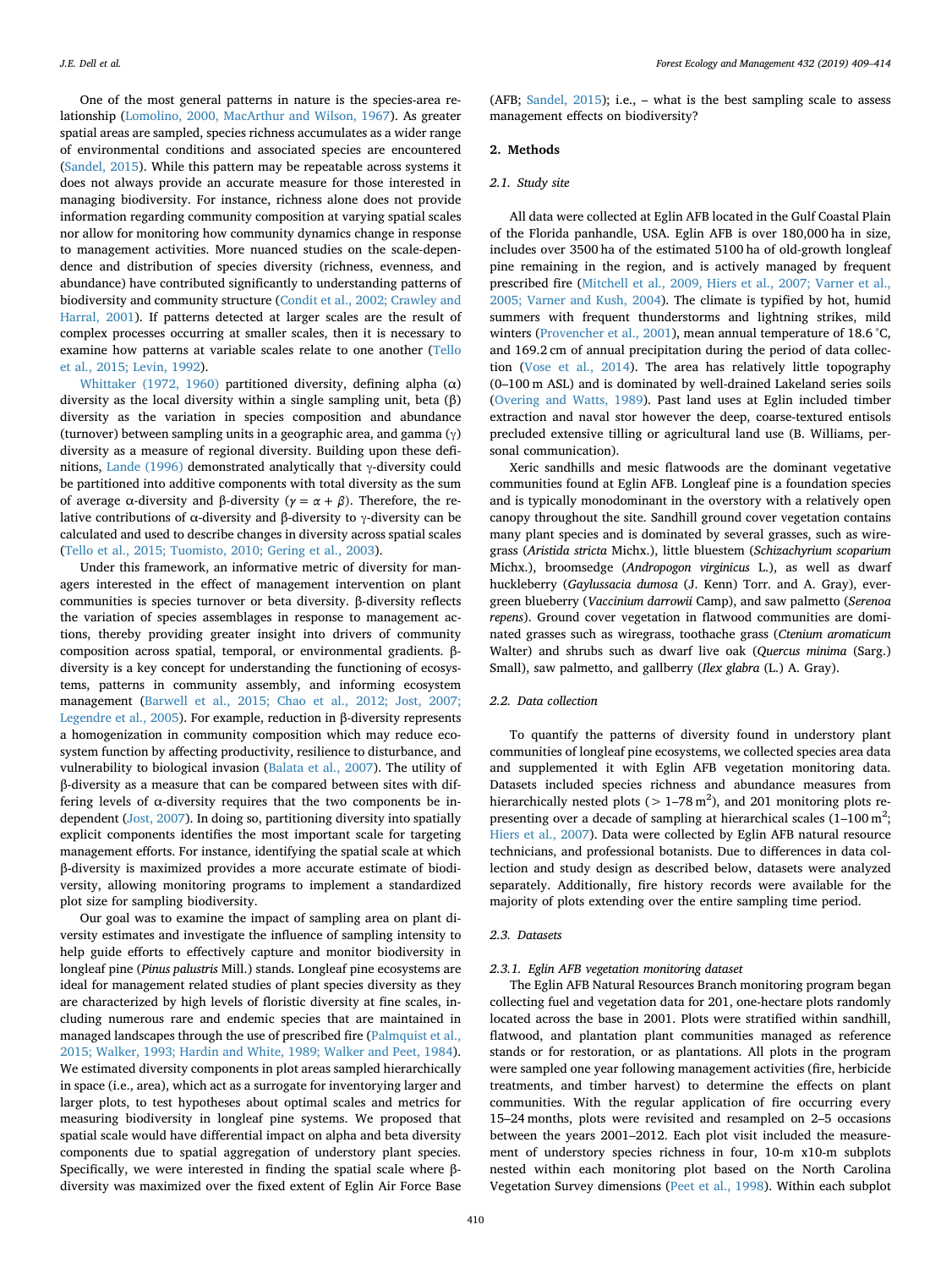species richness and abundance were recorded in 8,  $1 \text{ m}^2$  nested quadrats. Groundcover richness and abundance data were collected in all plots through 2005. From 2005 through 2012 richness and abundance data were only collected in 35 reference sandhill and flatwood plots. A total of 376 plant species were recorded in this dataset (Table S1). Additional details on the monitoring program can be found in Hiers et al. (2007).

# *2.3.2. Inventory dataset*

Nine circular plots with a 5-m radius were sampled in the summers of 2014 and 2015 for species richness and abundance from sandhill sites located across Eglin AFB with various time since fire and 20-year burn histories. A total of 121 plant species were recorded in this dataset (Table S1). A rod at the center of the circle was attached to a cable that could be adjusted from 0 to 0.4 m to a 1-m aluminum bar. Individual plants were counted as the bar swept by. Plots were sampled in quarter arcs starting in the outer northwest arc moving clockwise and inwards. This method was manageable for multi-day sampling and prevented trampling of areas to be sampled later. Each arc could be analyzed individually or in combination with others for multiple scale analyses (arcs, circles, nested circles, pie sections) ranging in size from  $1 \text{ m}^2$  (a single arc at interior radius) to  $78 \text{ m}^2$  (the entire plot).

#### *2.4. Statistical analyses*

#### *2.4.1. Diversity partitioning*

We defined and calculated diversity components in an additive manner (Tuomisto, 2010; Jost, 2007; Chandy et al., 2006; Veech et al., 2002; Lande, 1996). Regional diversity represented the sum of alpha and beta diversity, such that  $\gamma = \alpha + \beta 1 + \beta 2 + \beta i$ . Where  $\gamma$  = regional diversity,  $\alpha$  = mean diversity within plots,  $\beta$ 1 = mean diversity between plots,  $β2 =$  mean diversity between plots of increasing scale (see Table 1 for β values associated with each spatial grain (*i*)). At each spatial scale within each dataset, α-diversity was calculated as the mean diversity within the sampling unit and β-diversity was calculated between sampling units of the same size. This allowed us to additively partition the total diversity across Eglin AFB into scale-specific diversity components, thereby calculating the relative contribution of each component to overall diversity. Diversity is reported using Hill numbers or species equivalents of Shannon's entropy, to allow for independence in measures of  $\alpha$  and β-diversity (Jost, 2007).

In order to visualize how the distribution of species abundances

#### **Table 1**

Empirical additive partitioning of plant diversity in the inventory ( $N = 9$ ) and monitoring  $(N = 201)$  datasets collected at Eglin AFB. Observed values were significantly higher (+) or lower (−) than expected from null model comparisons (P < 0.0001).  $\alpha$  and β-diversity are reported in species equivalents of Shannon's index (H'). As an alternative measure of turnover, mean pairwise distance between plots using Chao's dissimilarity is also reported at each spatial scale.

| Partition          | Scale $(m^2)$  | Richness   | $\alpha$ -Diversity (H') | $\beta$ -Diversity (H') | Distance |
|--------------------|----------------|------------|--------------------------|-------------------------|----------|
| Inventory dataset  |                |            |                          |                         |          |
| $\alpha$           | 1              | $9.25(-)$  | $4.94(-)$                |                         |          |
| $\beta$ 1          | btwn 1         | $9.25(-)$  | $\overline{\phantom{0}}$ | $3.93(+)$               | 0.7474   |
| $\beta$ 2          | 3              | $22.75(-)$ | $10.76(-)$               | $2.65(-)$               | 0.5629   |
| $\beta$ 3          | 13             | $35.08(-)$ | $12.94(-)$               | $2.41(-)$               | 0.5408   |
| $\beta$ 4          | 28             | $44.41(-)$ | $14.15(-)$               | $2.26(-)$               | 0.4582   |
| $\beta$ 5          | 50             | $51.19(-)$ | $14.71(-)$               | $2.21(-)$               | 0.4277   |
| $\beta$ 6          | 78             | $58.00(-)$ | $15.23(-)$               | $2.17(-)$               | 0.3904   |
| Monitoring dataset |                |            |                          |                         |          |
| $\alpha$           | 1              | $8.99(-)$  | $4.47(-)$                |                         |          |
| $\beta$ 1          | btwn 1         | $8.99(-)$  |                          | $13.60(+)$              | 0.9235   |
| $\beta$ 2          | $\overline{2}$ | $14.10(-)$ | $6.12(-)$                | $9.77(+)$               | 0.8964   |
| $\beta$ 3          | 8              | $27.35(-)$ | $8.88(-)$                | $6.81(+)$               | 0.8624   |
| $\beta$ 4          | 100            | $33.68(-)$ | $16.17(-)$               | $5.24(+)$               | 0.8023   |

impacted diversity, we plotted alpha and beta components as a continuous function of diversity order (q), where increasing values of q correspond to greater contributions from more abundant species (Chao et al., 2014).  $q = 0$  corresponds to species richness,  $q = 1$  reflects the exponentiated form of Shannon's entropy, and  $q = 2$  equals the inverse of Simpson's concentration. As an alternative measure of species turnover or dissimilarity between samples, we also calculated the mean pairwise Chao-distance between samples within each spatial scale (Chao et al., 2005). Finally, for comparative purposes, we also partitioned diversity multiplicatively (Supplemental).

To assess temporal changes in community composition within the monitoring dataset, we quantified β-diversity over time in plots that had been sampled on more than one occasion. Plots were located within reference stands ( $n = 25$ ), undergoing restoration ( $n = 52$ ), or located within plantations ( $n = 19$ ). The amount of turnover within each individual plot was calculated and aggregated by management status to visualize the distribution of diversity values within each category. In this case, lower values of β-diversity indicated conservation of species composition while larger values represent a greater response to management in terms of community composition.

#### *2.4.2. Comparison to null model*

We created a null model for each dataset that produced local assemblages constructed from randomly assigned individuals from the species pool (Tello et al., 2015). Within the null model, all individuals had the same chance of becoming part of any local assemblage. Furthermore, the total number of individuals at each local assemblage and the regional abundances of species were constrained to be the same as the empirical data. The null model was run 1000 times with replacement to create a distribution of additively partitioned diversity values at each spatial scale which were then compared against empirical distributions for statistical significance. Positive deviations from the null indicate deterministic processes favorable to diversity, whereas negative differences indicate processes that diminish diversity.

# *2.4.3. Rarefaction*

Sample-based rarefaction analyses were performed to estimate the number of samples needed to adequately capture diversity following Chao et al. (2014). Using 2698 quadrats of 1  $m<sup>2</sup>$  from the monitoring dataset and 36 samples at  $1 \text{ m}^2$  from the inventory dataset, we calculated the slope at each level of sampling intensity (i.e., sample number). The point where mean slope began to asymptote indicates effective sample number. We also calculated the non-parametric  $Chao<sub>1</sub>$  asymptotic estimate at the identified sampling level to determine sample coverage level. A sample coverage of 50% indicates the point where half of the total species richness has been observed and represents the minimum sample coverage required to estimate diversity (Chao and Jost, 2012). All statistical analyses were performed in R (v.3.2.3, R Core and Team, 2013).

# **3. Results**

Within both datasets, richness and  $\alpha$ -diversity increased with area sampled (Table 1, Fig. 1). β-diversity and pairwise distance between plots in both datasets were highest between  $1 \text{ m}^2$  plots with increases in spatial grain adding little to compositional difference in the understory community. This pattern was consistent in both additive and multiplicative partitioning (Tables 1 and S2). Nearly 50% of total or  $\gamma$ -diversity was found within the smallest spatial scales, with larger areas contributing relatively less towards overall diversity (Fig. 2). In comparison to the null models, all levels of observed species richness and αdiversity were lower than expected in both datasets. However, observed β-diversity was higher than expected at the smallest scale in the inventory dataset and at all spatial scales in the monitoring dataset (Table 1).

Looking at individual components of diversity with increasing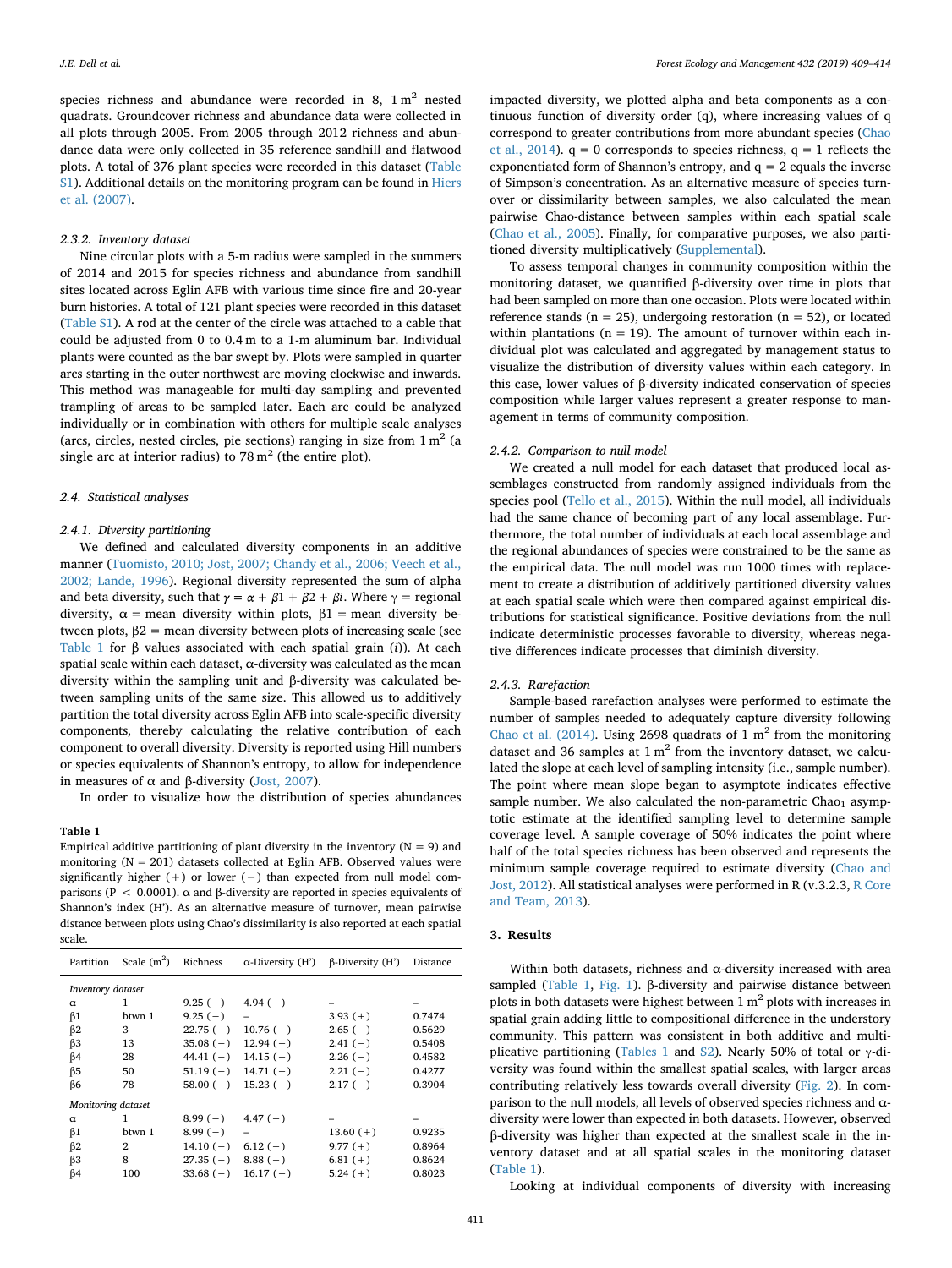

**Fig. 1.** Species area relationship between richness and sampling grain for the inventory and monitoring datasets.



**Fig. 2.** Relative contributions of individual diversity components from additive partitioning of inventory (left panel) and monitoring (right panel) datasets. αdiversity refers to mean within-plot diversity at the smallest spatial scale sampled while β-diversity is the between-plot diversity at each scale. β1 refers to the smallest spatial scale sampled and consecutive β-diversities represent increasing hierarchical areas sampled up to the largest spatial area.

diversity order (q) showed opposing relationships between spatial scale and influence of relatively abundant taxa. Less abundant taxa contributed considerably to  $\alpha$ -diversity with increasing spatial scale (Fig. 3). As more abundant taxa were considered, α-diversity variation between scales was reduced. When looking exclusively at β-diversity the opposite pattern was found, where less abundant taxa contributed more with decreasing spatial scales. Once again, as more abundant taxa were considered, species turnover between plots within each spatial scale decreased (Fig. 3).

Further analysis by rarefaction based on  $1 \text{ m}^2$  plots indicated that mean slope began to asymptote around 60 samples (Fig. 4). At this sampling intensity,  $Chao_1$  estimates yielded an inference of 89% sample coverage. This indicates an effective level of sampling intensity to achieve an accurate measure of plant species richness. A sample coverage of 50% was reached within 6 samples – meaning half of the species richness had been observed and representing the minimum sample coverage required to estimate diversity (Chao and Jost, 2012).

Temporal analysis of β-diversity within monitoring plots showed that reference stands had the lowest amount of species turnover with increasing amounts in restoration plots and plantation plots, respectively. Furthermore, reference plots had the smallest amount of



**Fig. 3.** Diversity profile illustrating the relationship between individual diversity components at various spatial scales and diversity order (q) using the inventory dataset. Top Panel: The mean effective number of species  $(\alpha$ -diversity) within samples at each spatial scale. Bottom Panel: turnover between samples (β-diversity) at each scale. Diversity order refers to the weight given to abundant taxa during the calculation of diversity equivalents.  $q = 0$  corresponds to species richness and as q increases, the relative influence of more abundant species increases.



Fig. 4. Mean slope of 2734 rarefaction curves based on 1 m<sup>2</sup> samples from the monitoring and inventory datasets calculated at various sampling intensities. Error bars represent  $\pm$  SE. Where the mean slope begins to asymptote at 60 samples indicates an effective level of sampling intensity to achieve an accurate measure of plant species diversity.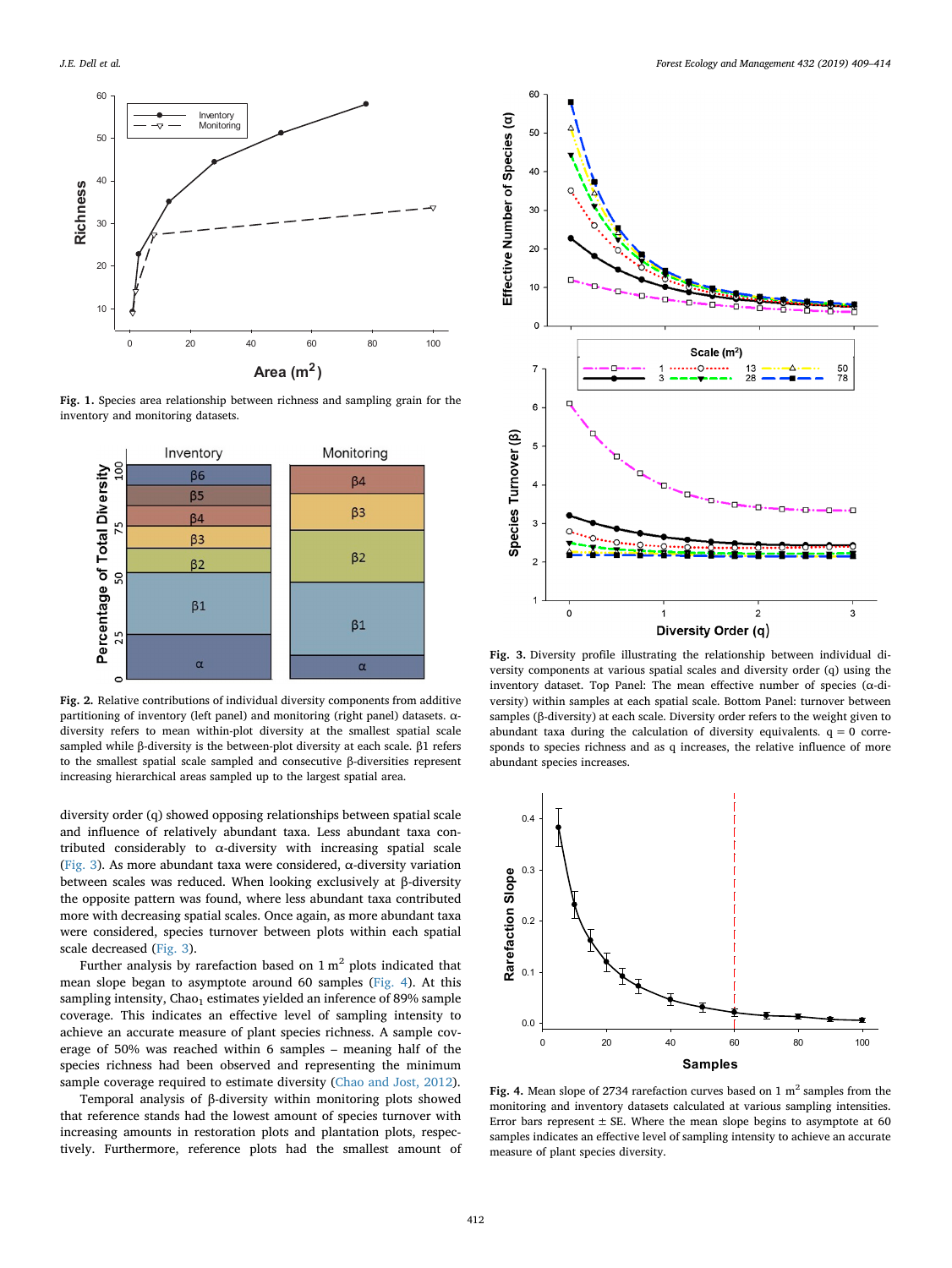

**Fig. 5.** Box plots showing the distribution of beta diversity values or amount of species turnover over time within each monitoring plot management category. Inside each box, median values are indicated by solid lines and mean values by dashed lines. Diversity is reported in species equivalents using inverse Simpson's (1/D).

variation, indicating plots are conserved in composition over time while restoration and plantation plots have more variation in turnover (Fig. 5).

# **4. Discussion**

The positive relationship between spatial scale and within plot diversity in terms of richness and α-diversity (Figs. 1 and 3) indicated that rare and relatively less abundant species contribute considerably to understory plant diversity. More abundant species were also more common and homogenized variance in α-diversity at all spatial scales. As larger areas were sampled, a greater amount of less abundant species were encountered and added to differentiation in values of α-diversity. Furthermore, the negative relationship between area sampled and between-plot β-diversity (Figs. 2 and 3) indicated that these less common species have an unaggregated distribution across the extent of Eglin AFB, providing a high-level of species turnover between areas sampled. The greater species turnover at smaller scales was uninfluenced by the relative abundance of individual species, given that common species have a broad distribution across Eglin AFB (Fig. 3).

The fact that β-diversity was maximized at the smallest scale supports a focus on  $1 \text{ m}^2$  plots as an appropriate size for monitoring changes in understory plant diversity in this particular ecosystem. Utilizing this framework, rarefaction results based on 1  $m<sup>2</sup>$  samples indicate that sampling efficiency can be greatly improved with diversity being accurately estimated in as few as 60 samples. Over the course of the 12 years represented in the Eglin monitoring database, 201 individual plots were being sampled and understory vegetation quantified in areas of up to  $8 \text{ m}^2$  (Hiers et al., 2007). The identification of suitable sampling size and intensity represents an increase in sampling efficiency for continued monitoring efforts (Yoccoz et al., 2001). However, management occurs at the stand level. At Eglin AFB, stands comprise 425 individual management units (Hudak et al., 2016), each with unique management regimes including burning, herbicide, mechanical, and overstory thinning treatments; therefore, samples should be stratified across different management units to fully understand the impacts of management activities on understory community responses.

Monitoring β-diversity over time is useful for assessing the efficacy of management interventions. β-diversity is a quantitative measure of spatial background variation that informs temporal assessments; it

provides insight into basic system level noise, referred to as a dynamic reference (Hiers et al., 2012). The conservation of β-diversity values within reference plots over the entire monitoring period indicates that management by fire is maintaining the stability of understory plant communities. The higher variation within restoration sites illustrated that species composition is changing in response to management intervention. Plantations within Eglin AFB were harvested prior to the monitoring period, therefore the large amount of variation in β-diversity is attributable to successional processes. Quantification of compositional change in understory communities is an example of a measurable objective, a key component to a successful monitoring program (Lindenmayer and Likens, 2010). While Eglin AFB has been relatively undisturbed by agricultural activities, future studies conducted in post-agricultural areas should consider land use history and associated legacy effects on plant communities (Brudvig et al., 2014).

Frequently burned, low-latitude coniferous forest understories often have high diversity; longleaf pine forests and woodlands are classic examples of highly diverse plant communities at fine scales and very frequent fire return intervals (1–3 years). The frequent fires within these stands are the major force driving the high levels of ground cover plant diversity, with up to 50 species  $m^{-2}$  (Palmquist et al., 2015; Walker and Peet, 1984). Although our inferences are limited to Eglin AFB (Lindenmayer and Likens, 2010), our findings that fine-scale beta components of diversity were greater than expected supports previous studies that patterns in plant species richness and composition are structured by small-scale processes in frequently burned longleaf pine forests (Hiers et al., 2009; Thaxton and Platt, 2006).

Specifically, understory community structure is influenced by finescale processes such as dispersal limitation and random mortality and recruitment (O'Brien et al., 2016; Wiggers et al., 2013). Furthermore, using a spatially explicit fuel cell concept, Loudermilk et al. (2012) empirically linked fine-scale variation in fuel as the driver of heterogeneity in fire behavior and fine-scale fire intensity. Gagnon et al. (2012) found fine-scale processes governed bunchgrass dynamics in this ecosystem. Dell et al. (2017) then showed mechanistically that this finescale variation in fuels contributes significantly to species richness in longleaf pine ecosystems by creating a mosaic of bare patches for seedling establishment.

These varied responses in understory plants may contribute to finescale species turnover in heterogeneous light and nutrient environments found in mixed-age longleaf pine stands (Battaglia et al., 2003). Pecot et al. (2007) found differential response of understory vegetation to manipulations of overstory density and light limitation. While shadeintolerant herbaceous plants thrived in open areas created within small gaps, shade-tolerant grasses increased in productivity underneath overstory trees. Nutrient-limited woody plants experienced increased growth in large gaps free from belowground competition with overstory trees.

To fully understand the community-level effects of management actions, such as prescribed fire and overstory thinning, appropriate measurements of diversity via monitoring need to be made in conjunction with management actions and quantifiable objectives (Nichols and Williams, 2006). Furthermore, in light of changing climate and future uncertainty, long term monitoring data are essential for understanding how ecosystems change in response to management (Hiers et al., 2016); these monitoring programs often require substantive labor and financial inputs (Caughlan and Oakley, 2001). Improving precision in quantifying patterns of understory plant diversity will allow for more efficient monitoring design and more accurate measures of success over time (Yoccoz et al., 2001). While our results are relevant to Eglin AFB specifically, the overall methodology of partitioning diversity to identify spatial scale and utilizing rarefaction to identify sampling intensity, could be applied to other ecosystems where investigations into the individual contributions of diversity components are warranted.